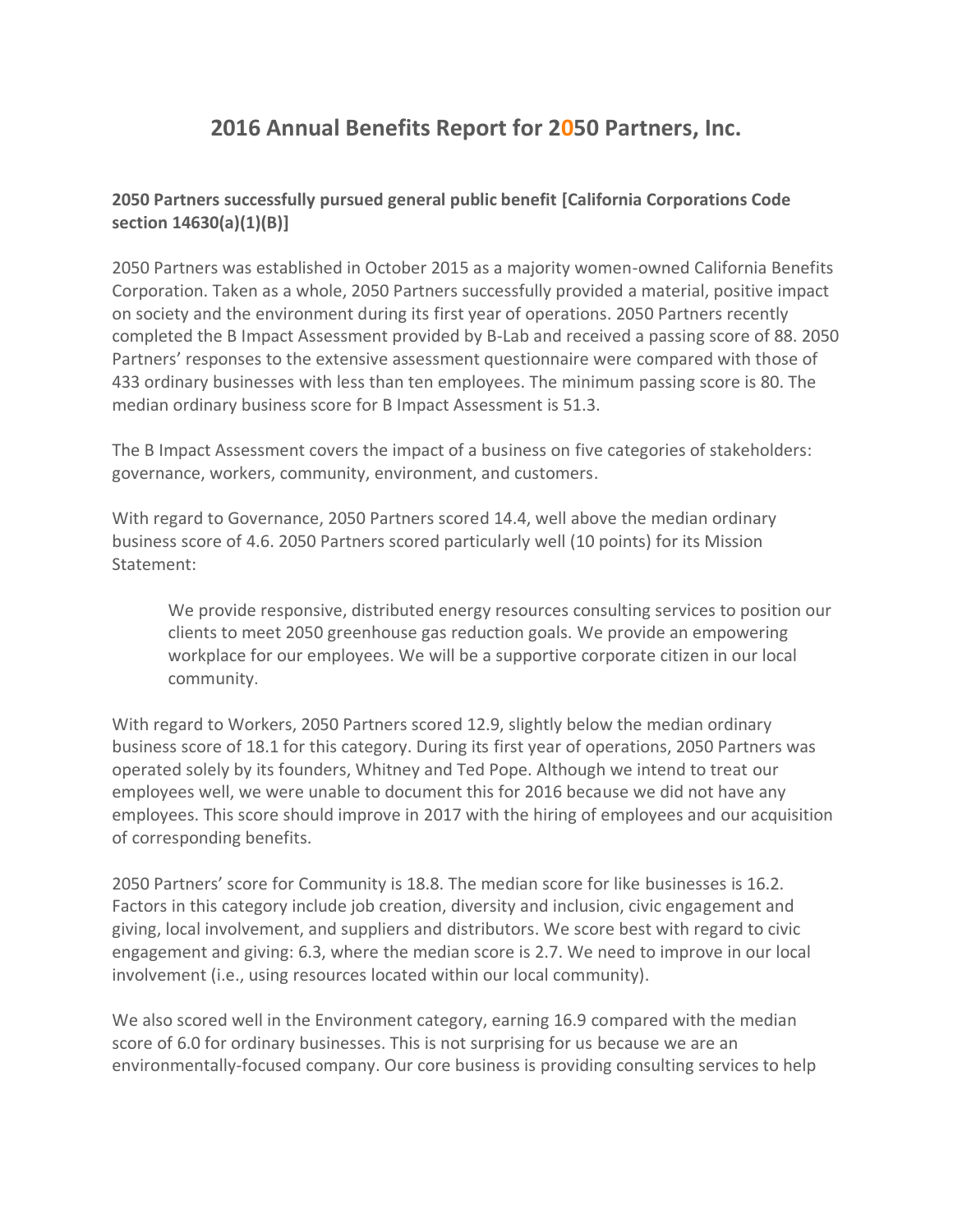our clients meet greenhouse gas reduction goals. We are also committed to engaging in good environmental practices, personally.

Finally, we received a strong score of 25 points for the impact our services provide to our customers which "drive positive changes in organizations to improve their social and environmental impact."

# **2050 Partners pursued specific public benefits [California Corporations Code section 14630(a)(1)(C)]**

In February 2016, 2050 Partners entered its first consulting services contract with San Diego Gas & Electric Company (on behalf of the four California investor-owned utilities) to "temporarily" facilitate a recently adopted procedure by the California Public Utilities Commission referred to as the California Energy Efficiency Coordinating Committee or CAEECC. This public forum, the first of its kind in California, was designed to use stakeholder input to shape development and implementation of energy efficiency programs in California for the next ten years. Although this contract was originally set to expire in April 2016, it was extended several times, ultimately through April 2017.

2050 Partners accomplished several specific public benefits through its work on the CAEECC project in 2016. Ted Pope worked with representatives of the California Public Utilities Commission, California Program Administrators, and interested stakeholders representing a wide array of issues to clarify, and sometimes resolve, issues between these groups. As facilitators of the process, 2050 Partners helped manage CAEECC's 2016 10-year energy efficiency business planning process which generated scores of program administrator presentations and thousands of pages of draft portfolio planning documents. Ted developed a publicly-facing "Issue Tracking" database that distilled down and presented 1,500+ records of stakeholder recommendations and comments submitted during the four stages of public input in 2016. Whitney developed and maintains the organization's website ([www.CAEECC.org\),](http://www.caeecc.org)/) which, to a large extent, serves as a document repository aimed at providing transparency to the public. Ultimately, the public input was considered by the Program Administrators when they drafted their Energy Efficiency Business Plans that were filed in early 2017.

Ted Pope also led the Policy Committee for the California Energy Efficiency Industry Council in 2016. In this role, he participated in numerous stakeholder discussions and CPUC workshops around various energy efficiency policies designed to increase energy efficiency impacts in California, including "existing conditions baselines" for efficiency measures. California's Assembly Bill 802, enacted in October 2015, allows the use of existing conditions baseline in California in an expanded set of energy efficiency retrofit circumstances. Through the CEEIC, Ted advocated for a simplified measurement process to use existing-conditions baselines.

2050 Partners is a small start-up running out of the home office of its principals Ted and Whitney Pope. The Popes are committed to preserving the environment. To that end, the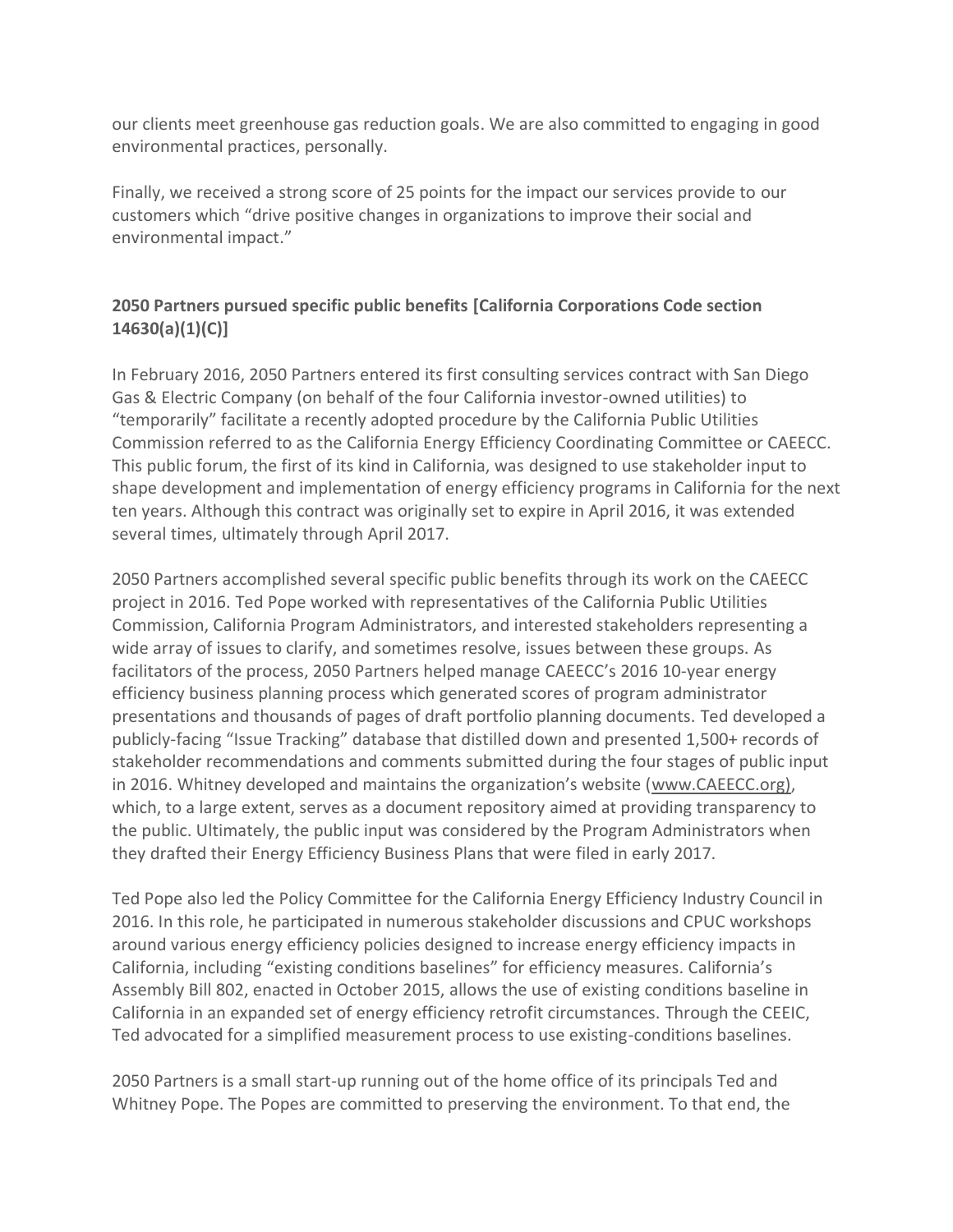principals of 2050 Partners use recycled and recyclable products whenever possible, compost their waste when allowed, and consciously restrict their water use in the office and home. The home office is equipped with 24 photovoltaic solar panels, a solar water heater, a heat pump water heater, and a dual zone, two stage heatpump. We reduced our electrical grid usage by approximately 6,423kwh with the solar panels, and saved approximately 20,000kwh with our other efficiency measures. The Popes also use phone and video conferencing services to avoid unnecessary travel to meetings and take public transportation when practical. The Popes drove an electric car for the first nine months of 2016. In addition, the Popes bundle up in extra sweaters during the winter months to avoid turning the thermostat higher.

2050 Partners is also committed to giving back to its community. In 2016, 2050 Partners made financial donations supporting the California Energy Efficiency Industry Council, the American Council for an Energy Efficient Economy's Linda Latham Memorial Scholarship Fund, and Rising Sun Energy Center, a leading green training, employment and residential efficiency organization serving low income residents in Northern California.

### **2050 Partners has not been hindered by significant circumstances in creating its general and specific public benefits [California Corporations Code section 14630(a)(1)(D)]**

2050 Partners' success in achieving general and specific public benefits in 2016 was constrained by its small size and the newness of the company. As 2050 Partners grows in size, it intends to take on more significant contracts with its clients which will lead to greater positive impact on the environment, thereby benefiting society at large. 2050 Partners is also looking forward to retaining its first employees in 2017 and procuring corresponding employee benefits.

## **2050 Partners Selected B Impact Assessment as its Third-Party Standard [California Corporations Code section 14630(a)(1)(A)]**

2050 Partners chose the B Impact Assessment because it provides an objective, comprehensive rating of a company's current impact. The B Impact Assessment is also easy to use, adaptable to a small start-up company, educational and transparent.

The B Impact Assessment meets California requirements for a third-party standard as set forth in California Corporations Code section 14601(g). The B Impact Assessment provides a comprehensive assessment of the impact of 2050 Partners and its operations on interested stakeholders, including its employees, suppliers, community, and the environment. The Assessment also captures best practices regarding mission, measurement, and governance. The last, heavily-weighted section of the Assessment identifies a company's specific "Impact Business Models," which include the targeted, formal focus on benefiting a particular stakeholder through products and services or internal practices.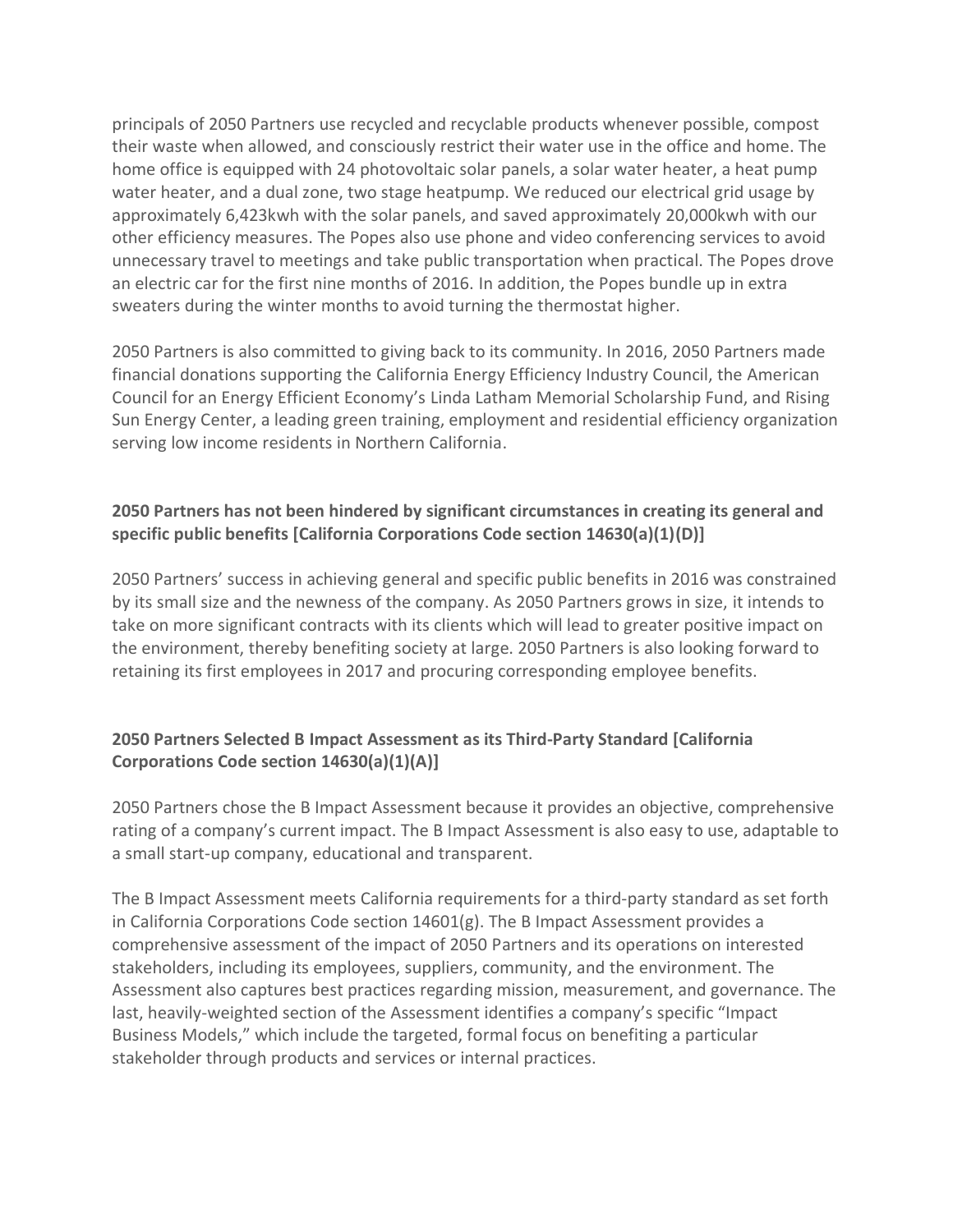The B Impact Assessment is overseen by B-Lab's Standards Advisory Council, an independent committee of 18-22 industry leaders from sustainable enterprise, impact investing, government and academia. The B Impact Assessment standard by B-Lab following international best practices and guidelines for standards development. A new version of the assessment is developed every two years. Prior to release of each new assessment, B-Lab puts the draft standard through a private beta period as well as a 30-day public comments period to ensure public input on the proposed standards.

In choosing a third-party standard, 2050 Partners ruled out those that seemed to focus on industries not relevant to the work performed by 2050 Partners. For example, Food Alliance Certified, Agriplace, and Sustainable Farm Certification provide standards for sustainability for food and agriculture. Good Guide Company Ratings, Green America, Green America Business Network, and Green Seal Business Certification provide standards for companies that produce tangible consumer products.

2050 Partners also considered cost in choosing B Impact Assessment as it's third-party standard. The B Impact Assessment is a free, public service provided by B-Lab, a non-profit organization. Many of the companies that provide benefits assessments charge fees or require an organization membership to obtain an assessment.

#### **Assessment of overall social and environmental performance against the third-party standard [California Corporations Code section 14630(a)(2)**

As discussed above, 2050 Partners earned an Overall B Impact Score of 88 on its B Impact Assessment. 2050 Partners' assessment questionnaire responses were compared with 433 ordinary businesses that have less than ten employees. A passing score is 80.

#### **Majority Shareholders [California Corporations Code section 14630(a)(3)]**

Shareholders in 2050 Partners in 2016 were Whitney Pope and Edward Pope. Whitney Pope owned 55% of shares in the company. Ted owned 45%. Whitney and Ted are married. Whitney and Ted intend to bring in another shareholding partner in 2017.

Whitney Pope served as President and Secretary of 2050 Partners in 2016. Ted Pope served as Chief Financial Officer. Neither Ted nor Whitney received additional compensation for their duties as Officers and Directors of the company.

#### **No Conflict Between B-Lab and 2050 Partners [California Corporations Code section 14630(a)(5)]**

No conflict between B-Lab and 2050 Partners is known to exist.